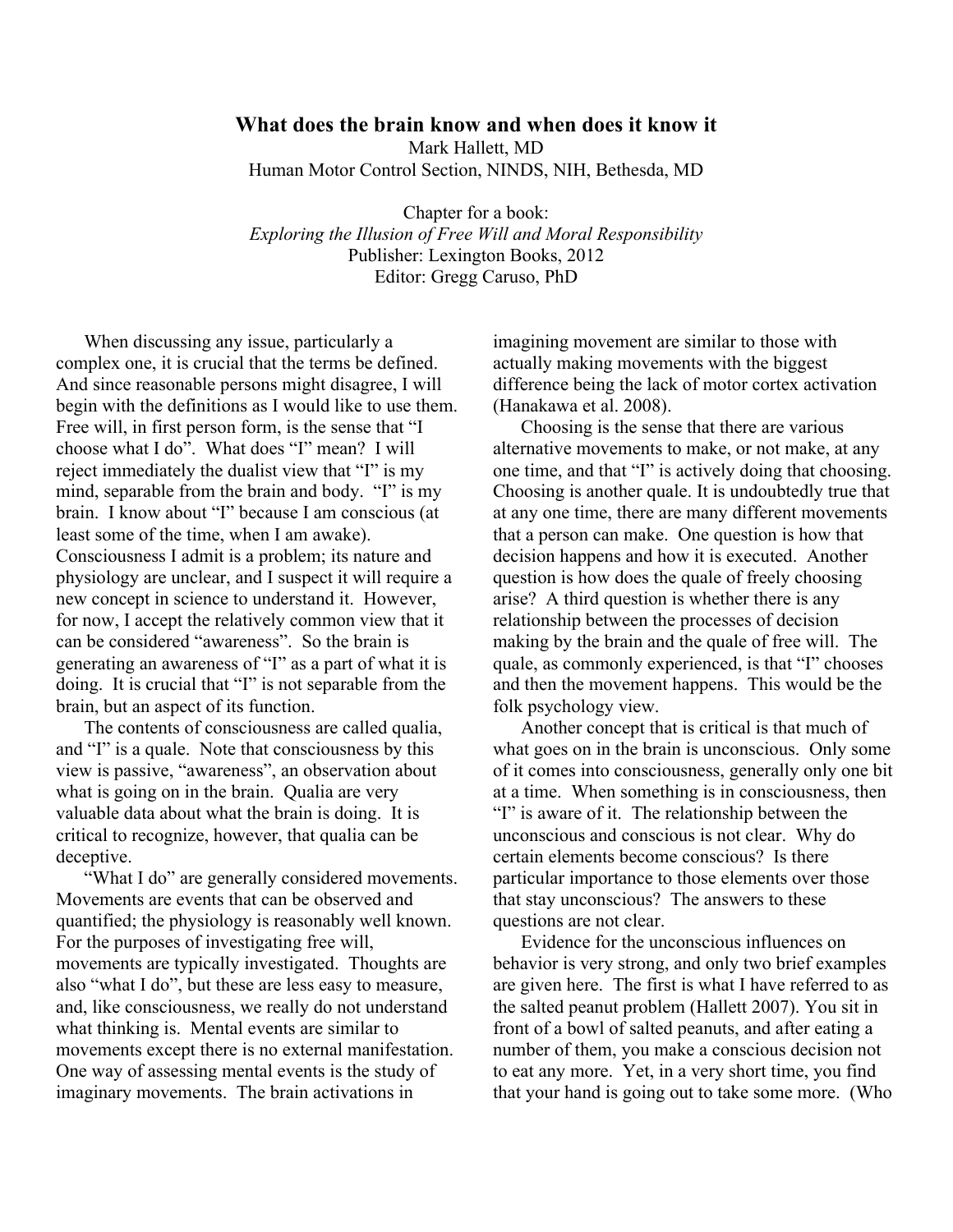is in charge?) A second example is the recent report of the parole decisions by Israeli judges (Danziger et al. 2011). Judges always seek to be fair and make objective decisions, yet parole is much more likely to be granted just after the judges have had something to eat. Apparently, hunger influences what appears to be rational decision making.

Do those quale in consciousness have any influence on outcome? Specifically, does a quale (or mechanisms in parallel to a quale) play a causal role. For something to be causal, it has to precede the effect and in some way seem to be related to it. As Daniel Wegner has pointed out, the idea has to precede the act in order for there to be a sense of free will (Wegner 2002; Wegner 2003). Hence the timing of qualia and movements are critical in understanding what is actually happening.

It is important to make one more point. Most of the time, most persons go along with their activities without specifically thinking about whether a specific movement is voluntary or not. Movement happens. If it is a pattern of behavior that is repetitive, such as the morning ritual of washing up or driving to work, the motor programs might well be run automatically with hardly any thought at all. If asked, persons would say, yes, the movements are voluntary, but it is not a common concern.

#### **The relative timing of the quale and the movement**

The basic experiment in regard to timing is well known. Libet et al. first tried to time the quale of willing (Libet et al. 1983). Subjects watched a clock and gave relative times for the sense of willing, W, and the sense of when the movement itself occurred, M. They also recorded the Bereitschaftspotential with EEG at the same time. Depending on the type of movement, the Bereitschaftspotential was about 1 s prior to movement while W was only about 300 ms prior to movement. M was pretty close to the movement itself. Hence the brain begins planning for the movement far in advance of the quale of willing. The facts are clear and have been reproduced many times; the issue has been the interpretation. What is to be made of the timing of the BP and W? I have often heard it said that the results appear to mean that the brain decides what to do before the person does so. This statement does not make sense. The person is his brain. Hence, the way to phrase this is that the brain decides unconsciously what will be done and consciousness is aware of this only later – but still before the movement, the timing of which is relevant to conclude that W could be a cause of M.

Libet et al. were unwilling to give up the idea that events relating to consciousness could be etiologic. Their idea was that, yes, movement might be originated unconsciously, but that the movement could be consciously vetoed before it happened, and this could be an indicator of free will. Such a veto has been called "free won't". On the face of it, this seems like nonsense. Of course, there could be brain events prior to a conscious veto just like there were demonstrated brain events prior to a movement, and an EEG potential looking like the Bereitschaftspotential precedes voluntary relaxation or decisions not to move in the first place (the no-go potential).

Soon et al. have done a similar experiment with fMRI asking subjects to freely move their right or left hand (Soon et al. 2008). Events in the fMRI signal were identified 8 s prior to movement that indicated probabilistically which hand would be chosen. The probability was low, but significant, showing very advanced brain processes in some circumstances.

We have done several experiments that also show brain events preceding the quale of willing. In one experiment, we asked patients to move "freely" while listening for tones (Matsuhashi and Hallett 2008). If they heard a tone after they had decided to move, then they should veto their movement. Hence this is formally a study of free won't. Vetoes should only be possible in the interval between the quale of willing and the movement. In this circumstance we referred to the quale of thinking about moving, and called it T, since it might be different from W. T was about 1.4 s prior to movement, much longer in advance than W, but still later than the onset of the Bereitschaftspotential measured simultaneously. We explained the difference between T and W as a difference between "probe consciousness" and "spontaneous consciousness". Probing with the tone, we could identify what the brain was doing prior to spontaneous awareness.

In yet unpublished work, we utilized sophisticated EEG methods to identify in real time when the brain was preparing to move. At such moments, we asked people what they were thinking about. Sometimes they were indeed thinking about the upcoming movement, but other times they were not. This appears to be direct proof that the brain can be preparing to move when consciousness is focused on something else.

Another important experiment that speaks to the timing of events, is the work of Lau et al. who looked at the influence of transcranial magnetic stimulation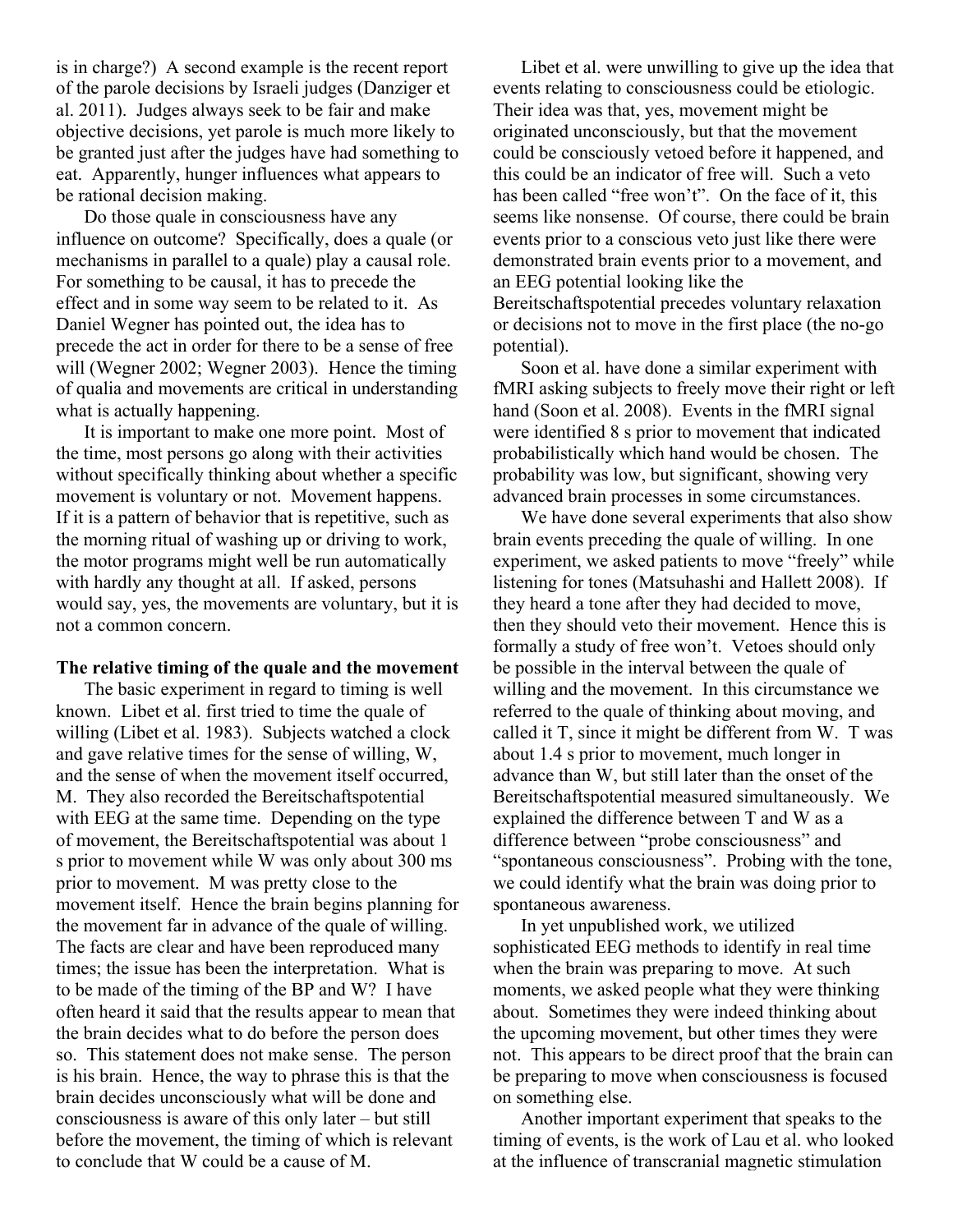on M and W (Lau et al. 2007). They stimulated the pre-supplementary motor area and the primary motor cortex both at the time of movement onset itself and 200 ms after movement onset. Almost shockingly, they found that subjects reported different times for both M and W with stimulation of the presupplementary motor area (and not the primary motor area). How can it be possible to influence the apparent time of M and W with stimulation after the movement, if these events occur before the movement? It turns out that there is a good answer to this question.

It takes some time from the beginning of a sensory event until the sensation gets into awareness. Libet studied this also, referred to it as the utilization time, and noted that it might be the order of several hundred ms (Libet et al. 1979). This means that what we perceive as the present is actually several hundred ms in the real world past. Actually, thinking about it carefully, this must be true. Consider watching an object touch your hand. It takes time for the visual information to get to the visual cortex and for the signals to be processed; similarly it takes time for the somatosensory information; and then there will be time needed to integrate the two sensory modalities. When all the signal processing is completed the real world event is long over, but, cleverly, the brain projects the apparent time backward in order to approximate the real world time.

Since M and W are quale and can be influenced after the movement actually begins, it is likely that they are being finally processed after the movement and projected earlier in time. Hence, from all the data, it appears that the ordinary perception of willing is happening during a period from a few hundred ms before to a few ms after the onset of movement. With probing, the intention can be identified earlier, but often other thoughts are in consciousness as the movement is being prepared.

There is another aspect to the sense of volition in addition to the sense of willing, that is the sense of agency or, in this context, self-agency. That quale is the sense that the person is responsible for having made the movement which has just occurred. Willing and agency are separable to some extent. For example, it is possible to will a movement, but it not occur (and therefore no agency)—this might happen with a patient who has had a stroke or spinal cord injury. Agency would ordinarily require two factors, one, the sense of willing the movement, and, two, the movement that occurs and can be appreciated is close to what was willed. The quale of M is related to agency, but also needs the sense of ownership. In any event, it is clear that this aspect of the sense of volition cannot be prior to the occurrence of the movement itself. The timing of the events is illustrated in Figure 1.

### **Neurological disorders show the dissociation of volition and movement**

I have written about this before and only briefly summarize a few here (Hallett 2007; Hallett 2009; Kranick and Hallett 2013). Patients with psychogenic movement disorders (a form of conversion or somatization disorder) make movements that look voluntary, share voluntary brain executive mechanisms, but are considered involuntary by the patients. Patients with Tourette syndrome are often confused by the question as to whether their tics are voluntary or not. They may well say that the movements really are voluntary but they are compelled to make them. Patients who have the passivity phenomena in association with schizophrenia may have movements that look voluntary, but the patient will say that he is completely externally controlled. Patients with Huntington disease may say their typical choreic movement is voluntary. Conversely, patients with anosognosia claim to have made a movement, when they have not. Hence, it is clear that all goal directed movements are not necessarily linked to the sense of volition, and volition can be attached to movements that do not appear to be voluntarily generated as we ordinarily understand them.

Fig. 1. Events in the generation of a movement and the conscious correlates. The arrow is the flow of time, and the real world events are above the arrow and conscious correlates are below.

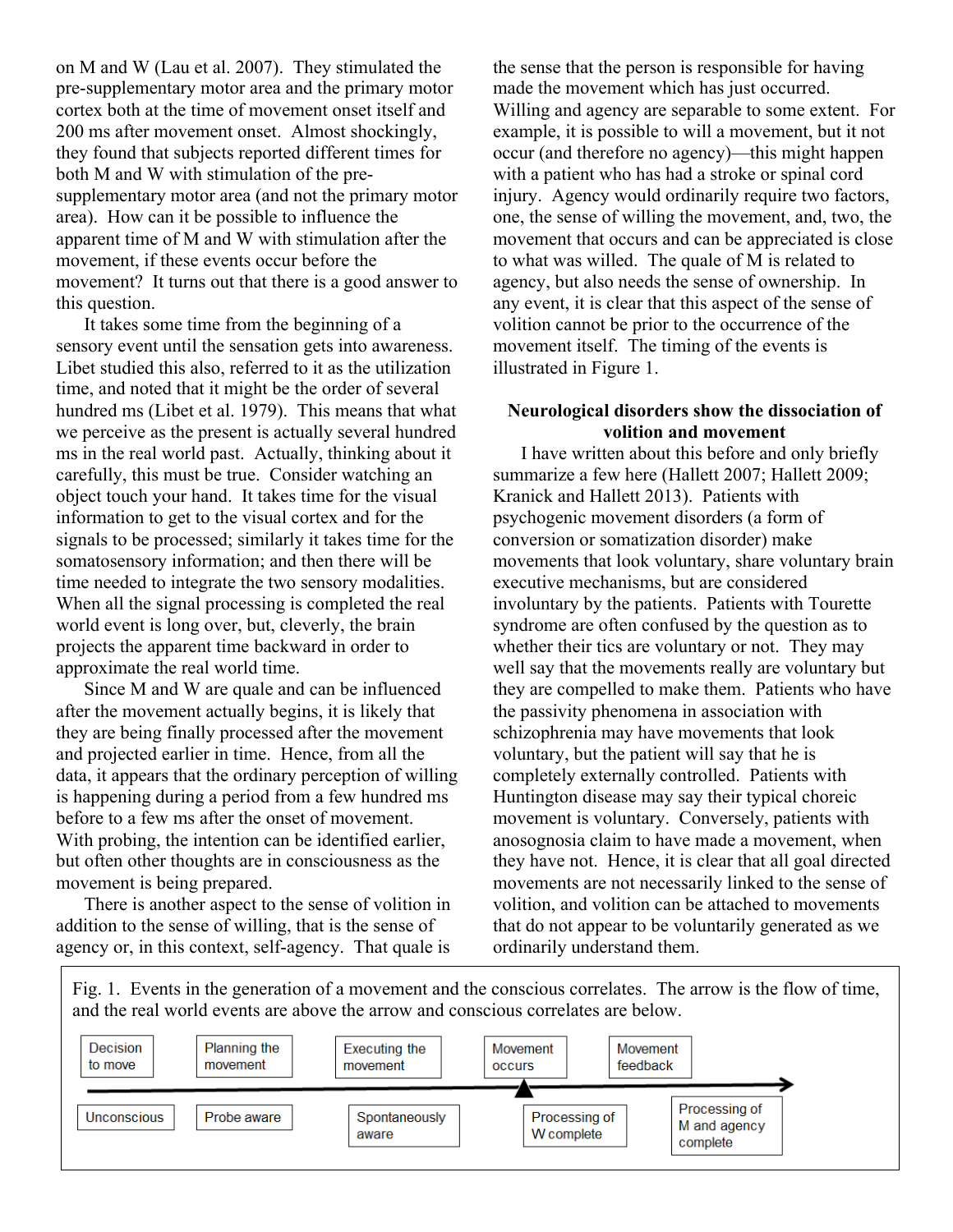### **The physiology of movement**

A good deal is known about how movements are made. The movement executive is mainly the primary motor cortex, which can be thought of as being in the center of the brain—at least it is on the anterior bank of the central sulcus. Movements can arise after external triggering or internal generation. External triggering comes in response to sensory stimuli, which generally are processed in the back half of the brain. Internal influences come from the front half of the brain and include emotion, homeostasis, cognitive processes and reward. These four factors arise from the limbic system, the hypothalamus, the prefrontal cortex and the dopaminergic midbrain nuclei, respectively (See Figure 2). External and internal influences are all constantly varying in strength, and there is also noise in the system. The movement that is made at any one moment reflects the strongest signals. Because the influences are largely independent of each other, the outcome can only be predicted in probabilistic terms.

As a movement is generated, the rest of the brain is alerted to this occurrence with a feedforward signal. An important region to be alerted is the temporo-parietal junction region which also receives feedback from movements that have occurred (Nahab et al. 2011). The feedforward signal is likely associated with the quale of willing. The parietal area may well be an important target for the

feedforward signal since a lesion in this area delays W (Sirigu et al. 2004) and stimulation of this area (at time of brain surgery) produces an illusion of willing (Desmurget et al. 2009). The successful concordance of the feedforward signal and feedback signal in the temporo-parietal junction region is likely associated with the quale of self-agency (Nahab et al. 2011).

Let's go back to movement generation. The physiology of this generation is clearly complex with a large number of factors. Most of this appears to be unconscious although any of the factors might be conscious at any one time. Does consciousness do any work to help select the movement or is it purely passive awareness of what's going on? If a factor is in consciousness does it have extra weight, or it is that because it has extra weight that it comes into consciousness? Or, is it that the idea that it has a special influence is just one of the brain's deceptions. Certainly by timing arguments alone, it does not appear that the consciousness of willing has any influence, since it comes relatively late in the movement generation process.

One argument in relation to timing is that the events just before movement are not really the critical issue (Mele 2007). They may just play out as designed long before. This is the argument that distinguishes between proximal and distal intentions. What I have been describing is the proximal intention, the event just before an individual movement. The distal intention, in the case of a



Libet-like experiment would be the decision to participate in the experiments in the first place and to decide to go along with the instructions of the experimenter. It is the distal intention that manifests free will and not the proximal intention (Mele 2007). It is a thought, a thought that stays in the brain until the right moment where the planned act will be finally done. As mentioned earlier, the physiology of thinking is still obscure. And as noted, my current view is that a thought, such as the distal intention, is an event with analogy to a movement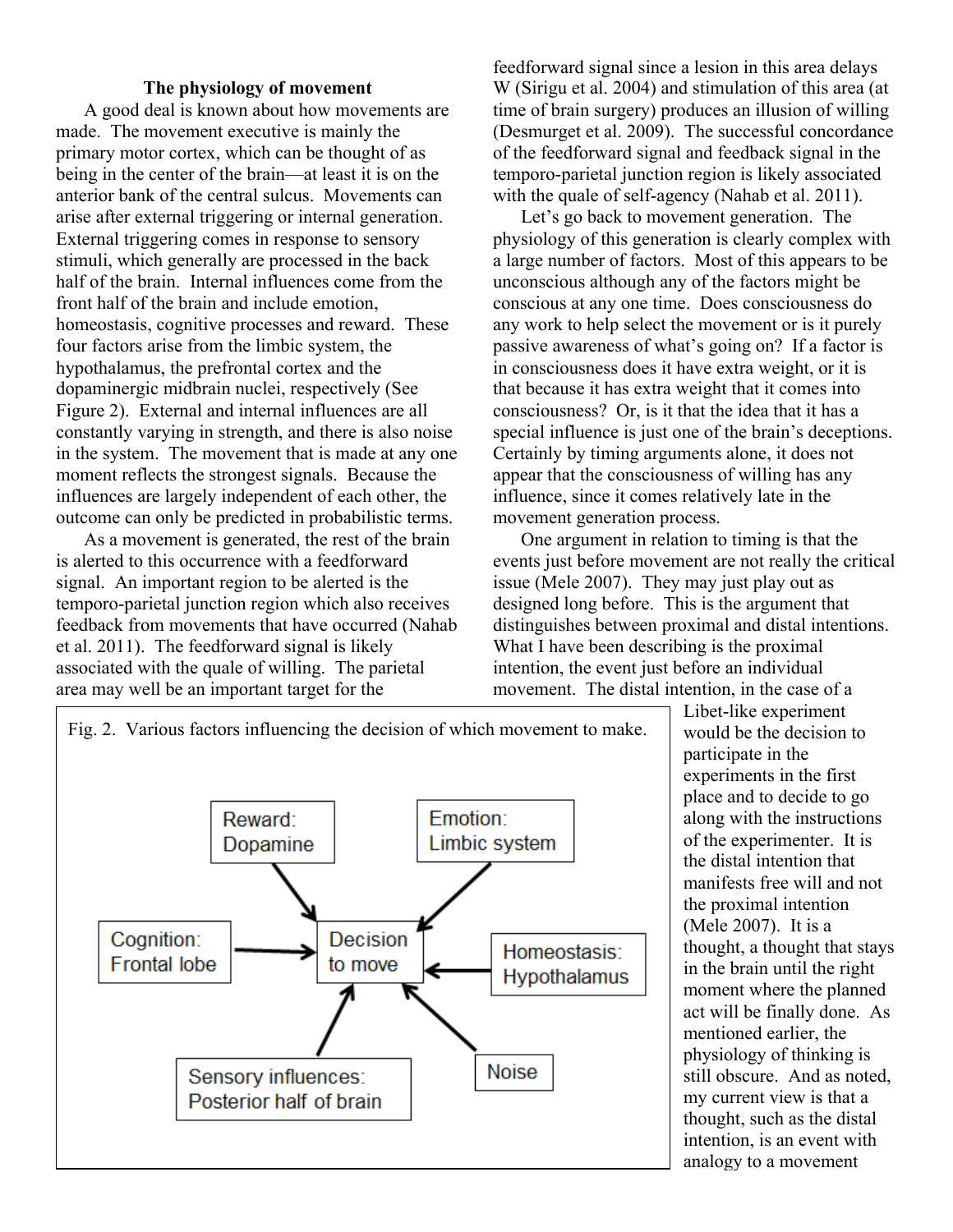itself and the physiology of its generation might be very similar to what I have described for a movement. Hence, I do not consider this argument very strong.

## **Implications for responsibility**

The argument that I have made about free will and movement can be summarized as follows. The brain makes movements based on a large number of factors that summate and compete at any one moment for a particular outcome. Most of what the brain is doing is unconscious and that, on some occasions, the qualia of willing and agency are in consciousness. It is these qualia that the brain interprets as free will, and because the quale of willing occurs before the quale of movement, causality is inferred. However, there is no evidence that because a factor is in consciousness that it is more important than unconscious factors. Consciousness appears to be passive awareness of some (not all) of the goings on in the brain. And most of the time, there is no overt consideration of whether a movement is truly "voluntary".

Does free will then exist despite the fact that there is no support for the idea that the quale of willing has anything to do with the movement made? Since "I" am my brain, it is not necessary to ask this question only in relation to what is conscious. It is possible to say that a brain is free if the brain can function without external constraint. Ordinarily brains seem to do that. There are circumstances where brains are constrained and there are circumstances that raise interesting questions about "freedom". Starting from an easy issue, if the brain is having a seizure then it is being constrained. An overtly external constraint would be if someone is holding a gun to someone's head or being tortured; subsequent behavior would not be considered free. Brainwashing would also be considered, I would think, to take away a brain's freedom. When Patty Hearst joined the Symbionese Liberation Army and robbed a bank, she was likely brainwashed by her kidnappers. But the judicial system must have thought she acted freely since she was sentenced to prison.

What about being under the influence of drugs or being addicted? How about in a hypnotic state?

A more difficult consideration would be education in school. Of course, children have many things to learn, but some are facts and some are opinions. Math seems pretty straightforward, but how about evolution versus intelligent design? If a school only teaches intelligent design and a person

acts on that basis, is that person free? Another approach (which fortunately for me most of my influential teachers took) is to make clear that you should not believe anything you are told or read. You should come to your own understanding from your own interaction with the world. That attitude seems to allow more freedom for the brain.

To be provocative, what about religion and religious education? If a child is taught weekly for many years that he will burn in hell if he does not believe in a certain way, it is not surprising that he does believe in that way. Is the brain then free to decide about religious belief? When 907 members of the Peoples Temple died from "revolutionary suicide" in Jonestown, were they acting freely?

In most circumstances, brains appear free to function, but they cannot easily escape their past histories which certainly influence outcome, just as current limbic and hypothalamic factors do. Perhaps it would be most fair to say that even in the absence of apparent external constraints, the range of outcomes that a brain could generate is always limited in some ways by past and present circumstances. The freedom from external constraints is never more than relative.

#### **Assignment of responsibility**

Google has developed a self-driving car, and California has just passed regulations allowing such a car to be used on its roads. The cars are very safe, likely safer than with human drivers. However, it is possible that such a car might get into an accident when you are sitting behind the wheel. Who is responsible? You pushed the button to go to the nearby McDonald's restaurant. Is it you or Google? Likely most would conclude that it is Google. Even though you are in the driver's seat, it is the programming external to you that was flawed. However, you still might get the ticket.

Jean Valjean of Les Miserables, was a poor man, who stole a loaf of bread to feed his starving sister and her seven children. He eventually served 19 years in prison and then was branded as a criminal. Still poor without opportunity, he continued to behave as a criminal. Upon learning a life lesson from Bishop Myriel of Digne, he changed his ways and became an "honorable" man. Yes, he was always "doing" the criminal acts, but the reason, at least to some extent, was the nature of the society in which he was living and his personal circumstances. A brief lesson from the Bishop produced a better